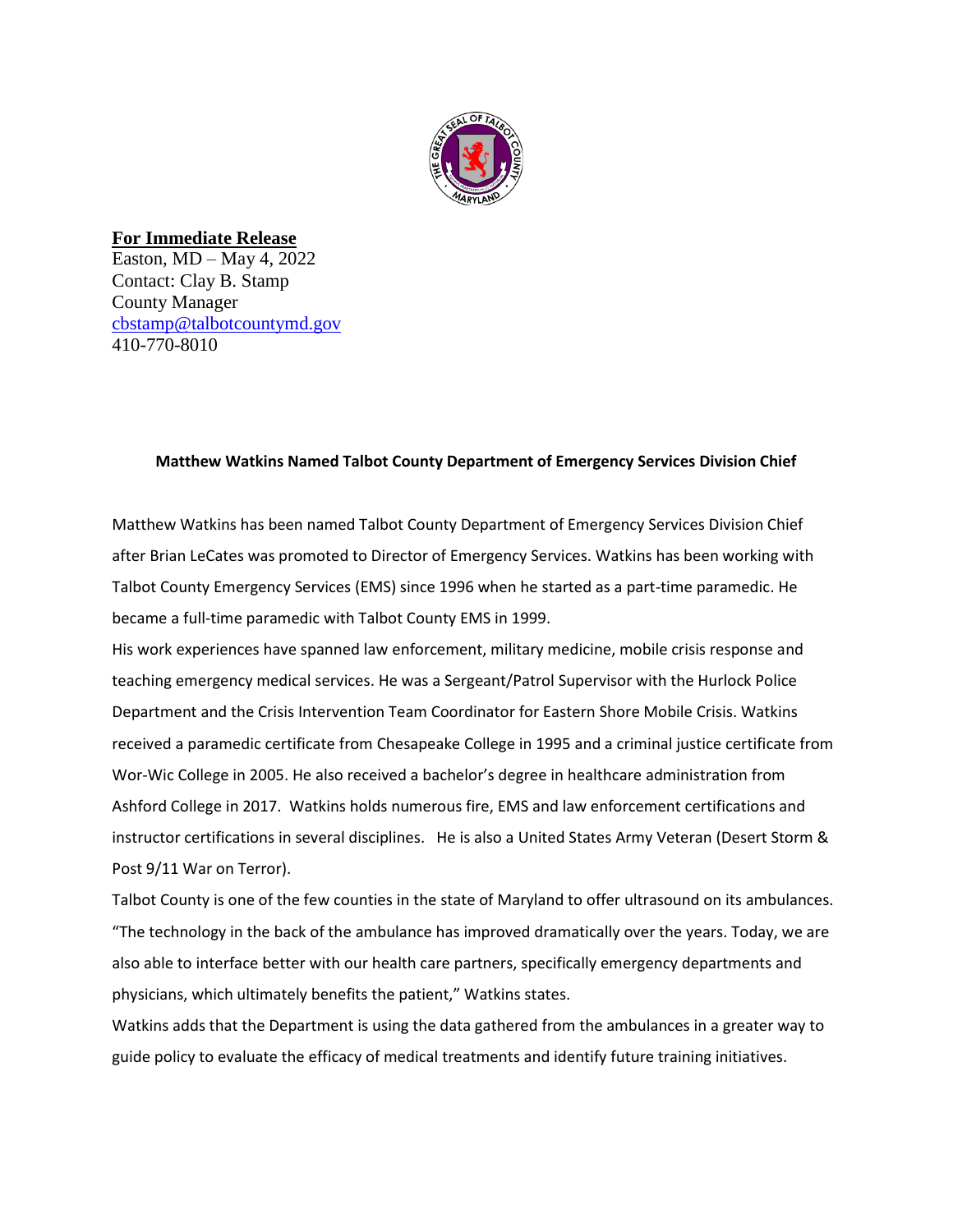"Our EMS clinicians are already doing a lot of great things here. We look forward to even bigger things on the horizon as we continue to align the focus of our goals with the rapidly changing landscape in healthcare. Our bottom line at the end of the day is taking care of the patients we serve and providing the best care available to our residents and visitors," comments Watkins.

Brian LeCates, Director of Talbot County Department of Emergency Services, adds, "We are delighted to have Matthew in this leadership role helping to manage the day-to-day operations of the department. He has a wealth of emergency services experience and has proven passion for his work over and over in our department. Talbot County is fortunate to have him on our team."

**Caption: Pictured is Matthew Watkins has been named Talbot County Department of Emergency Services Division Chief.**